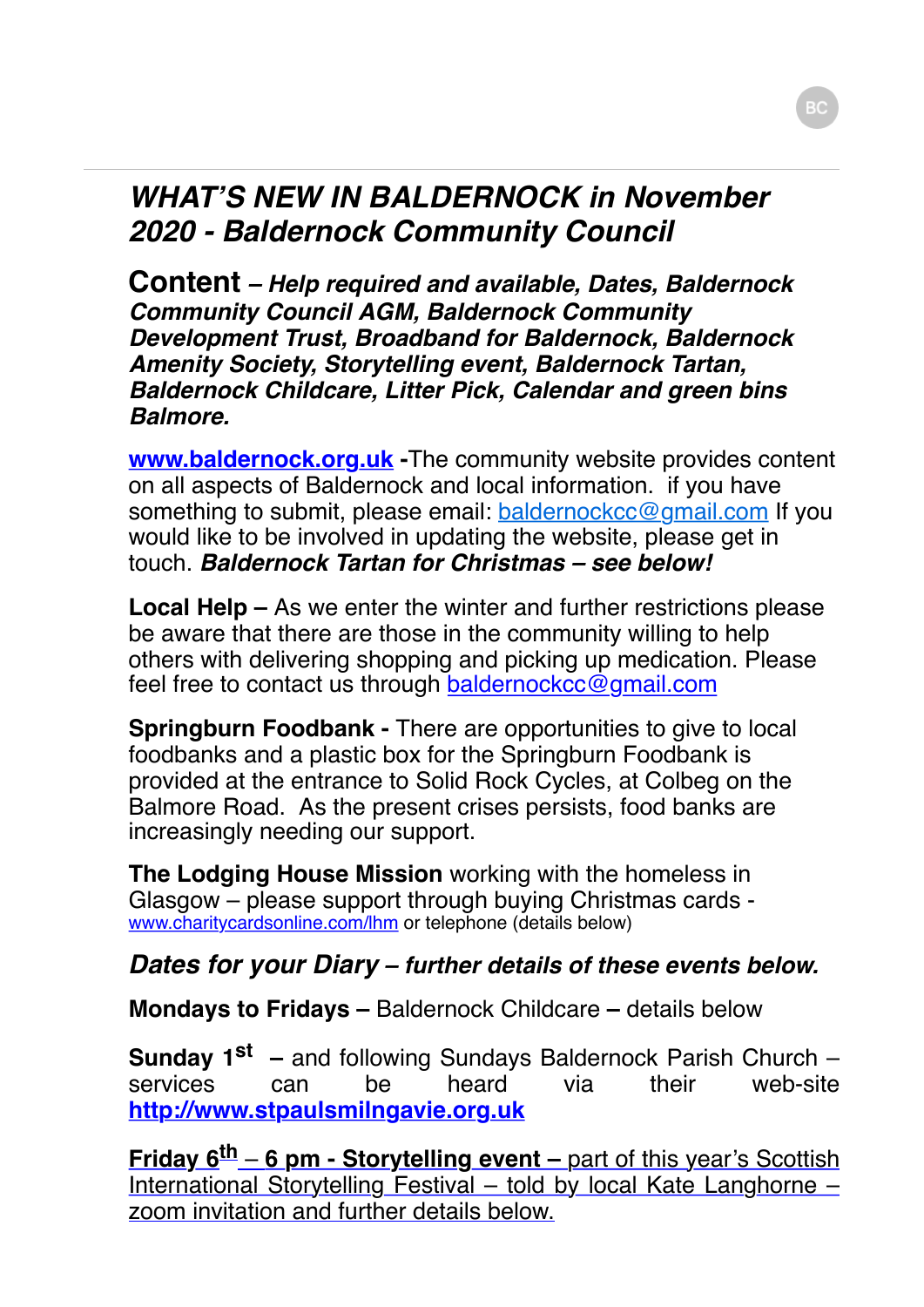**Sunday 8th – Remembrance Day –** Sadly there will be no special service but East Dunbartonshire Council will be laying a wreath at Baldernock.

**Monday 9th – AGM –** Baldernock Community Council -7.30 via Zoom. If you wish an invite to the meeting please email [baldernockcc@gmail.com](mailto:baldernockcc@gmail.com)

**Monday 30th – Baldernock Community Development Trust – AGM** – see details below.

# *Information on the above events and local organisations.*

**Baldernock Community Council – This has been a busy time for** the council over the planned Synetiq site (details in the September Newsletter) The council have persisted in pursuing EDC for clarification on this planning application. They have also been active in keeping the Polling Station local and in jointly looking at the provision of broadband in the area. Please contact [baldernockcc@gmail.com](mailto:baldernockcc@gmail.com) for further information or any concerns you may have.

**Baldernock Community Development Trust –** The AGM of the Trust will be held via zoom on Monday 30 th November, at 7.30pm, which all members are warmly invited to attend. If you would like to become a member of the trust please complete the application form at <https://www.baldernock.org.uk/bcdt> where you will also find more information about the Trust and its activities. The AGM is an opportunity to hear about those activities during the past year. Most recently, in addition to progressing its major projects (see Strategic Plan at https:/[/www.baldernock.org.uk/bcd](http://www.baldernock.org.uk/bcdt)t) the Trust has:

 Applied to the Woodland Trust for free native trees and hedging (please get in touch with Alison if you have a place for planting, at [alison@hazell.org.uk](mailto:alison@hazell.org.uk)).

Become a Keep Scotland Beautiful Community Hub, with equipment for litter picks available at any time for residents to clean up their local area. Keep Scotland Beautiful are gathering data on types of litter and fly tipping: please send details of this kind and any photos to Jane at [jp.logan@yahoo.co.uk.](mailto:jp.logan@yahoo.co.uk)

Created a 2021 Baldernock Calendar, to celebrate the beauty of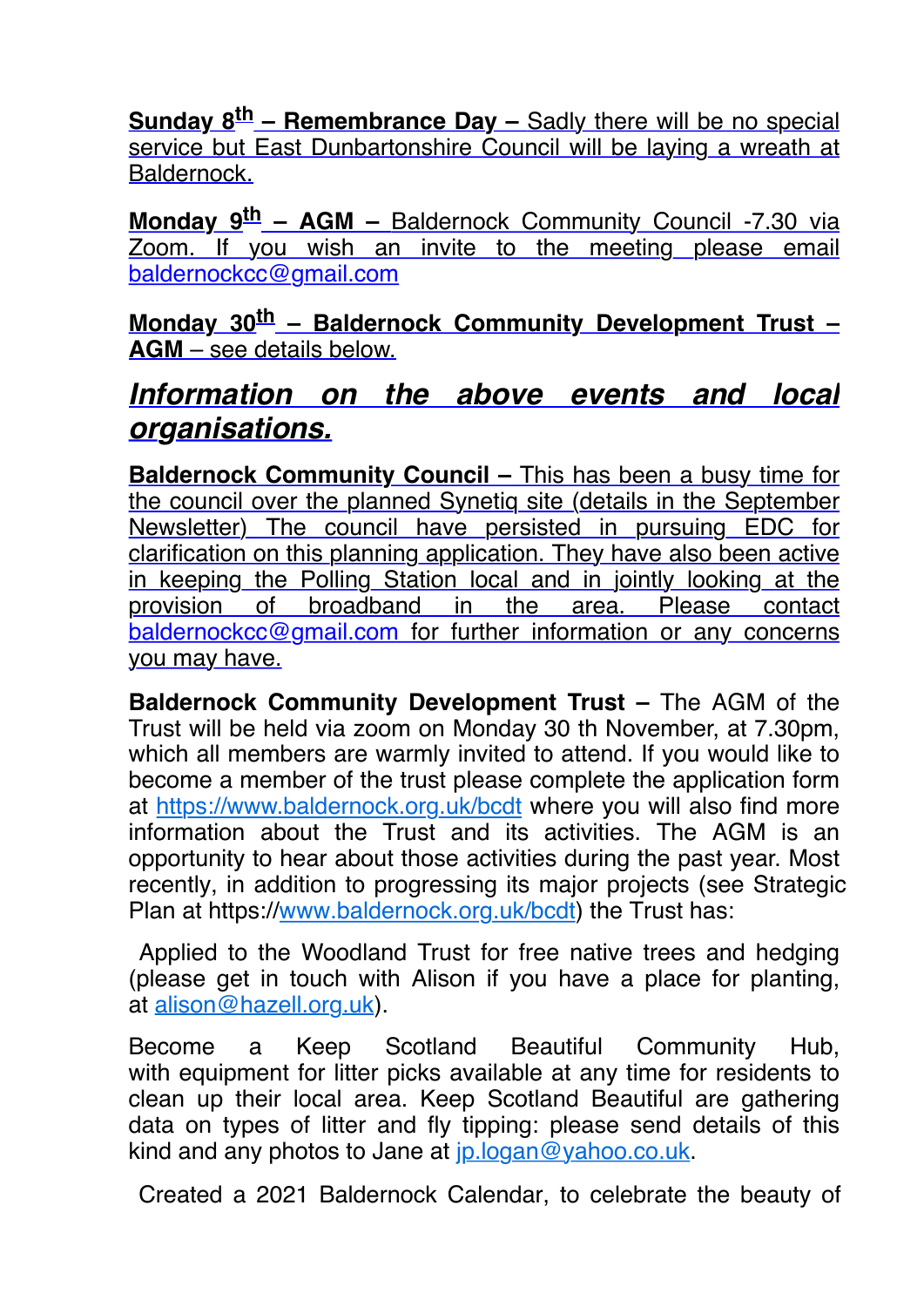Baldernock and to raise funds for BCDT. That calendar quickly sold out and Jane Logan, who brought the first calendar to life, is looking for photographs for the 2022 calendar, especially those showing 'farming in Baldernock'. Please send your photographs (by July 2021 at the latest) to  $ip.logan@yahoo.co.uk$ .

 Offered support to an East Dunbartonshire East/West Active Travel Campaign which hopes to secure Sustrans funding to explore opportunities to link Milngavie, Baldernock, Lenzie, Lennoxtown, Strathblane and Mugdock in a continuous loop for 'active travellers' i.e. those on foot, bicycle and wheelchairs. For more information please contact Ros at [tofk@btinternet.com](mailto:tofk@btinternet.com).

Agreed to host a live online storytelling event (details above).

Initiated a Community Fibre Partnership with Openreach to bring ultrafast

broadband to all parts of Baldernock (details below).

There is more information about Baldernock Community Development Trust and its activities at <https://www.baldernock.org.uk/bcdt>.

### **Ultrafast broadband for Baldernock**

A Community Fibre Partnership (CFP) with Openreach has been initiated, with the support of Baldernock Community Council and Baldernock Community Development Trust, to make full fibre broadband available in every part of the community. The need for better broadband in Baldernock was highlighted recently in the Scottish Parliament by our MSP, Rona [Mackay: https://twitter.com/RonaMackayMSP/status/131424819087](https://twitter.com/RonaMackayMSP/status/1314248190879727616) [9727616 and https://www.facebook.com/ronamackaymsp/videos/33](https://www.facebook.com/ronamackaymsp/videos/338654737215765/) 8654737215765/.

The costs of the Baldernock CFP network upgrade should be wholly covered by UK and Scottish Government broadband vouchers, which Openreach can apply for on behalf of the community. Households will be asked simply to visit a dedicated webpage to pledge their voucher. Please look out for details of this process along with more information about the CFP in future email updates. In the meantime, if you have any questions please contact Lesley at [lesley.wiseman@hotmail.com](mailto:lesley.wiseman@hotmail.com).

**Baldernock Amenity Society** *-* East Dunbartonshire Council (EDC) has now published the proposed Local Development Plan2 (LDP2). The Council invites representations from community groups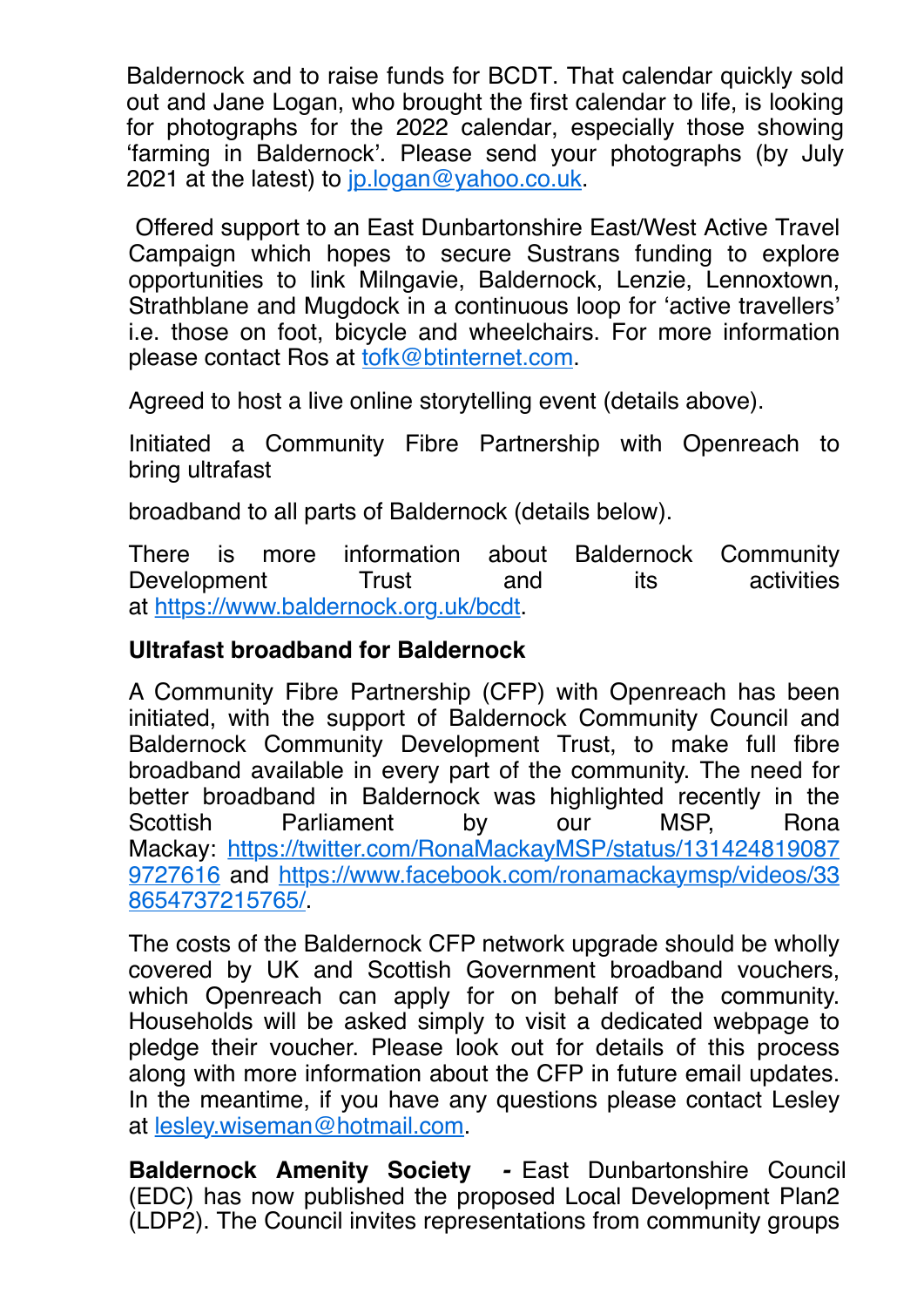(LDP2). The Council invites representations from community groups and local residents from now until **15 January 2021**. Further information can be found on the EDC website at:https://www.eastdunbarton.gov.uk/residents/planning-and[building-standards/planning-policy/local-development-plan-2](https://www.eastdunbarton.gov.uk/residents/planning-and-building-standards/planning-policy/local-development-plan-2)

The owners of the Dougalston Estate, British Land, had submitted a proposal to EDC for rezoning Dougalston from green belt to permit the development of mixed housing, retail, glamping and leisure facilities at Dougalston, as well as reducing the size of the golf course. EDC councillors have rejected this plan. Baldernock Amenity Society is encouraging as many people as possible to make representation to EDC in support of their decision to reject the proposed rezoning. British Land's proposal is *not* a planning application. Their submission was a proposal to rezone the area to permit development. The Community Council and Baldernock Amenity Society have protested this proposal.

Online consultation sessions for residents of Torrance and Baldernock regarding LDP2 are scheduled for the following dates:

#### **5 November 10.00 a.m. – 10.45 a.m.**

#### **23 November 7.00 p.m. – 7.45 p.m.**

There are also sessions for Milngavie (including Dougalston) on the following dates:

## **4 November 2.00 p.m. – 2.45 p.m.**

## **19 November 7.00 p.m. – 7.45 p.m.**

*Residents can join sessions for any area, whether they live there or not.*

If you would like to join one of the sessions, send an email to:[development.plan@eastdunbarton.gov.uk](mailto:development.plan@eastdunbarton.gov.uk)

You will be sent joining instructions.

**We would encourage as many people as possible to register for one of these sessions.** Baldernock Amenity Society has also registered an objection to the application by **Synetiq** for an End of Life Vehicle dismantling plant in Balmore. As many residents will know, this plant is already operating prior to the application being considered. EDC have postponed the Planning Board hearing.

**Online Storytelling Event in Baldernock-** As part of this year's Scottish International Storytelling Festival, BCDT are hosting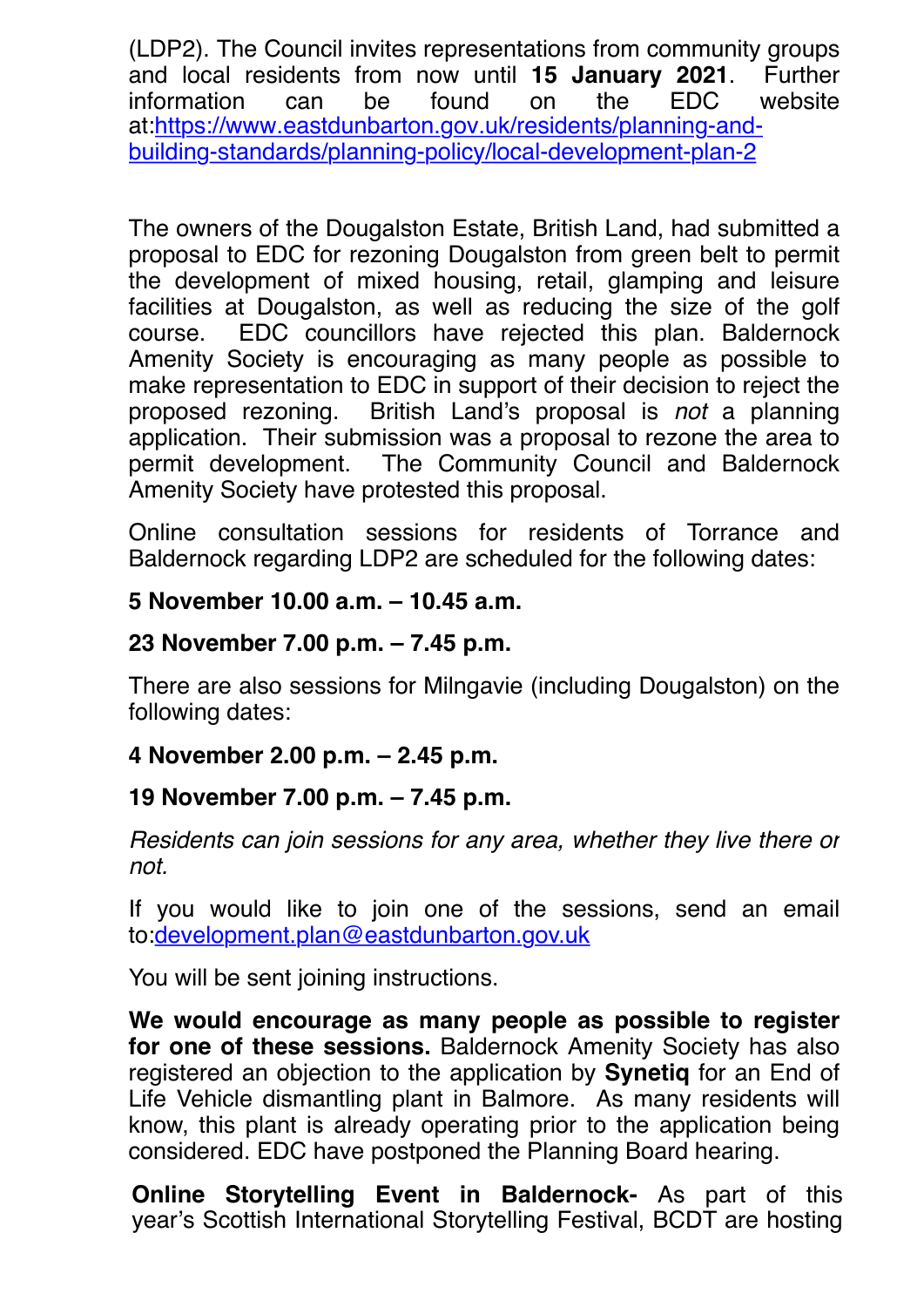a live storytelling session on the evening of Friday 6<sup>th</sup> November. year Join 's in via Scottish Zoom, at International 6pm to listen Storytelling to this Festival, seasonal BCDTand are rather hosting gory old tale, told in both Gaelic and English by Kate Langhorne, from Balmore. Afterwards, you will have a chance to share any of your own stories or memories of Baldernock history or folklore.

Kate has been funded to do this storytelling session with her local community as part of the Big Scottish Story Ripple, where in return for a FREE event, participants should offer a good deed back to their community on or before St Andrews Day (30<sup>th</sup> November); continuing the ripple of kindness.

The story will be recorded and the link made available at a later date, for those who miss it. For more information, contact Kate at [ceitaduthchasworks@outlook.com](mailto:ceitaduthchasworks@outlook.com)

Zoom link to join in: https://us02web.zoom.us/j/84224386783? [pwd=ZEg3a01aVHVmWExmY1hKUXU3NjZCQT09&fbclid=IwAR0F](https://us02web.zoom.us/j/84224386783?pwd=ZEg3a01aVHVmWExmY1hKUXU3NjZCQT09) 033p50IHDUFIgRqBiKt2ZAF\_RxM-rILzCcsj--tv-2FxicLOBqCedCY

**Green Bins Balmore -** They will be lifted in Balmore on the 5th November 2020 and this will be the last lift of the year for the green waste**.**

**Baldernock Tartan** - Following feedback from recent newsletters, we are very close to having our very own Baldernock tartan woven, hopefully, in time for Christmas. Most interest is for throws and stoles so these will be the initial items for sale, in a lovely brushed lambswool weave. Throws at £80 and stoles (half the size of a throw) at £40. Material also available at £35 per metre.

Other items will be considered and produced at a later date. If you are interested in buying a throw, stole or cloth, please contact:

[fionahowie@btinternet.com](mailto:fionahowie@btinternet.com) or [loganniall@yahoo.co.uk](mailto:loganniall@yahoo.co.uk)

**Baldernock Childcare** are continuing to enjoy the Autumn term. Our picturesque surroundings for outdoor learning and our refurbished playrooms inspire and encourage creativity, curiosity and imagination, allowing children to develop at their own individual pace. We have some availability within the nursery, which is open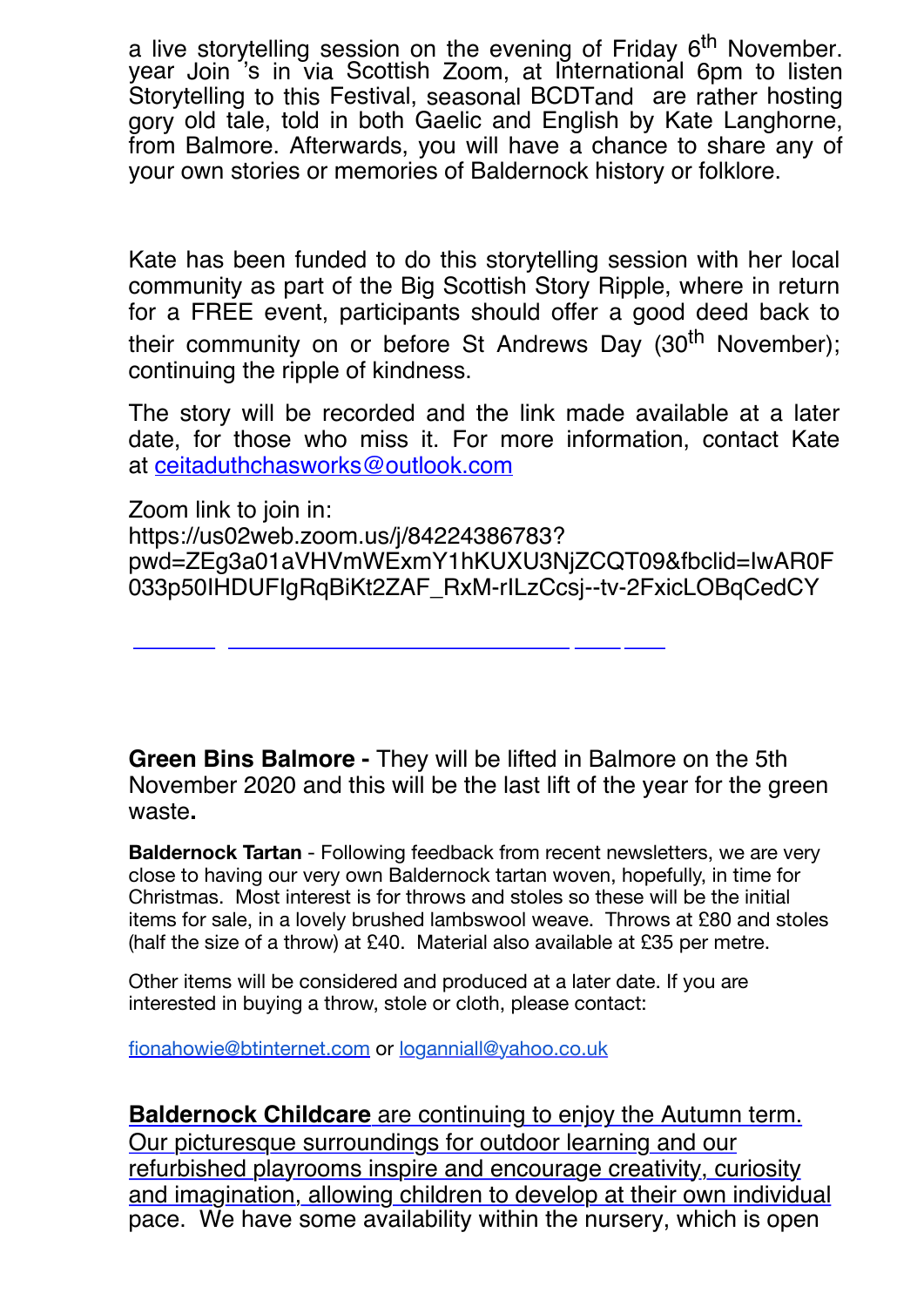every day between 9am and 2pm. We also have spaces available each day in the Afterschool club (3pm - 5.55pm), and would love to welcome some more children into our afternoons of playing with friends, relaxing, enjoying the outdoor space and taking part in many new learning experiences - for example, a recent afternoon spent foraging in the countryside! Please contact us if you would like more information: edbaldernock@glowmail.org.uk or 01419552343/07703677977.

**Keep Scotland Beautiful community hub** - If you have picked up any litter at all (even a crisp packet) or reported any fly tipping in the past month, could you please let Jane know ASAP. The Scottish Government needs data returned to justify the investment in equipment distributed to the hubs so we need something to put on the data sheets!

**2022 Calendar** - The 2021 calendar proved way more successful than anticipated, and sold out within a month of going on sale. Lesson learnt, will print a lot more next year. To that end, could all you budding photographers get some good seasonal pictures to use next year. The theme will be **Farming** so any pictures reflecting that aspect of our parish would be much appreciated. Pictures need to be landscape format, and also welcome would be pictures of any wildlife you encounter in the parish. Pictures to Jane at [jp.logan@yahoo.co.uk](mailto:jp.logan@yahoo.co.uk) by August at the latest.

**Lodging House Mission** – contacts for Christmas Cards - A summary of the alternatives is noted below. Call Helen English on 0141 552 0285 to request a brochure or place an order. Email [enquiries@lhm-glasgow.org.uk](mailto:enquiries@lhm-glasgow.org.uk) Write to Lodging House Mission, 35 East Campbell Street, Glasgow, G1 5DT Order online at [www.charitycardsonline.com/lhm](https://www.cardsonline.co.uk/) This link also appears on both Facebook and our web page.

**Prayers –** some local families and individuals are gathering together on-line to pray for our community and beyond. If you would like to join this group or contact them please email [baldernockprayers@gmail.com](mailto:baldernockprayers@gmail.com)

# *Points of Contact*

**Email** – Baldernock Community Council [baldernockcc@gmail.com](mailto:baldernockcc@gmail.com) **Facebook** – Baldernock Community Development Trust – including the **Trusts Swop and Share Facility** [baldernockcdt@gmail.com](mailto:baldernockcdt@gmail.com)